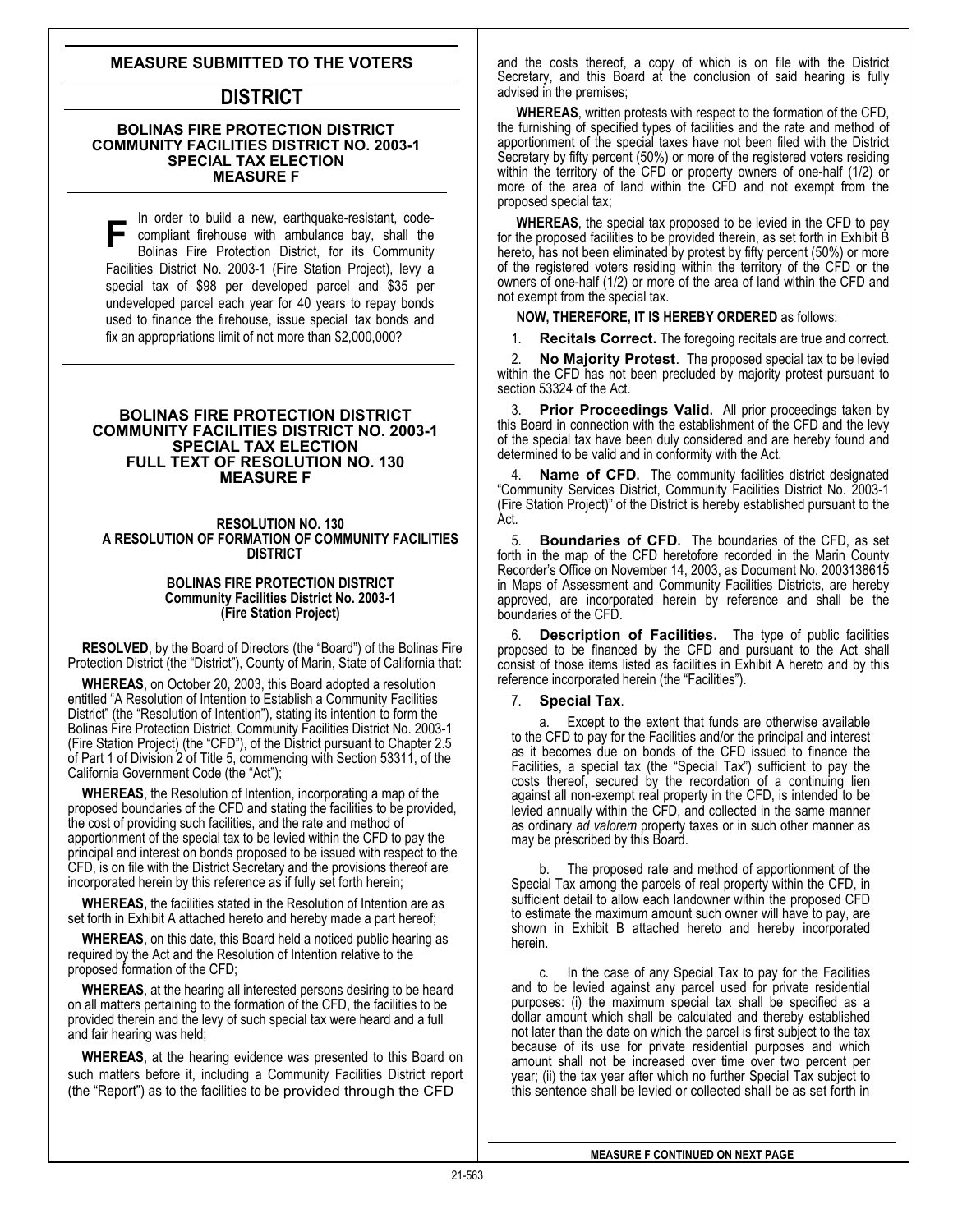#### **(Full Text of Measure F Continued)**

Exhibit B hereto; and (iii) under no circumstances will the Special Tax levied against any parcel subject to this sentence be increased as a consequence of delinquency or default by the owner of any other parcel within the CFD by more than ten percent. For the purposes hereof, a parcel is used for "private residential purposes" not later than the date on which an occupancy permit for private residential use is issued.

8. **Responsible Official.** The Secretary of the District, Bolinas Fire Protection District, 100 Mesa Road, Bolinas, California, 94924; telephone number (415) 868-1566, is the officer of the District who will be responsible for causing the preparation annually of a current roll of special tax levy obligations by assessor's parcel number and who will be responsible for estimating future special tax levies pursuant to the Act.

9. **Tax Lien**. Upon recordation of a notice of special tax lien pursuant to Section 3114.5 of the Streets and Highways Code of California, a continuing lien to secure each levy of the special tax shall attach to all nonexempt real property in the CFD and this lien shall continue in force and effect until the special tax obligation is prepaid and permanently satisfied and the lien canceled in accordance with law or until collection of the tax by the District ceases.

10. **Appropriations Limit**. In accordance with the Act, the annual appropriations limit, as defined by subdivision (h) of Section 8 of Article XIII B of the California Constitution, of the CFD is hereby preliminarily established at \$2,000,000 and such appropriations limit shall be submitted to the voters of the CFD as hereafter provided. The proposition establishing said annual appropriations limit shall become effective if approved by the qualified electors voting thereon and shall be adjusted in accordance with the applicable provisions of the Act.

11. **Election.** Pursuant to the provisions of the Act, the proposition of the levy of the special tax and the proposition of the establishment of the appropriations limit specified above shall be submitted to the qualified electors of the CFD at an election the time, place and conditions of which election shall be as specified by a separate resolution of this Board.

12. **Effective.** This resolution shall take effect upon its adoption.

**\* \* \* \* \* \* \* \* \* \* \*** 

**PASSED AND ADOPTED** at a special meeting of the Board of Directors of the Bolinas Fire Protection District, County of Marin, State of California, on this 24<sup>th</sup> day of November 2003, by the following vote to wit:

AYES: 4

NOES: 0

ABSENT: 1

 s/ Anne Sands President of the Board

ATTEST:

s/ Molly Brown **Secretary** 

# **EXHIBIT A**

#### **BOLINAS FIRE PROTECTION DISTRICT Community Facilities District No. 2003-1 (Fire Station Project)**

## **DESCRIPTION OF FACILITIES TO BE FINANCED BY THE CFD**

The Facilities shown below are to be financed by the abovedesignated community facilities district (the "CFD") of the Bolinas Fire Protection District (the "District"). The Facilities shall include the attributable costs of engineering, design, planning and coordination, together with the expenses related to the establishment of the CFD including costs of preparing the special tax formula, recordings, filings and District administrative and County election costs and the costs of the District's consultants in the proceedings for such establishment, the costs of the issuance and sale of any special tax bonds, including underwriters' discount, appraisals, capitalized interest, bond counsel, special tax consultant, bond and all other expenses incidental thereto. The Facilities to be acquired and/or constructed shall be constructed pursuant to plans and specifications approved by the District and the officials thereof, including the District's Fire Chief.

The Facilities shall consist of a four-bay fire station of approximately 7,400 square feet, including dormitories, kitchen, meeting and office spaces, related site work, utility connections, driveways, parking, landscaping and lighting.

## **EXHIBIT B**

#### **BOLINAS FIRE PROTECTION DISTRICT Community Facilities District No. 2003-1 (Fire Station Project)**

#### **RATE AND METHOD OF APPORTIONMENT OF SPECIAL TAX**

A Special Tax applicable to each Assessor's Parcel in Community Facilities District No. 2003-1 [herein "CFD No. 2003-1"] shall be levied and collected according to the tax liability determined by the Board of Directors of the Bolinas Fire Protection District, through the application of the appropriate amount or rate for Taxable Property, as described below. All Taxable Property in CFD No. 2003-1 shall be taxed for the purposes, to the extent, and in the manner herein provided.

# **A. DEFINITIONS**

The terms hereinafter set forth have the following meanings:

**"Act"** means the Mello-Roos Community Facilities Act of 1982, as amended, being Chapter 2.5, (commencing with Section 53311), Division 2 of Title 5 of the Government Code of the State of California.

**"Administrative Expenses"** means any or all of the following: the fees and expenses of any fiscal agent or trustee (including any fees or expenses of its counsel) employed in connection with any Bonds, and the expenses of the District in carrying out its duties with respect to CFD No. 2003-1 and the Bonds, including, but not limited to, the levying and collection of the Special Tax, the fees and expenses of legal counsel, charges levied by the County Auditor's Office, Tax Collector's Office, and/or the County Treasurer's Office, costs related to property owner inquiries regarding the Special Tax, and all other costs and expenses of the District in any way related to the establishment or administration of CFD No. 2003-1.

**"Administrator"** shall mean the person or firm designated by the District to administer the Special Tax according to this Rate and Method of Apportionment of Special Tax.

**MEASURE F CONTINUED ON NEXT PAGE**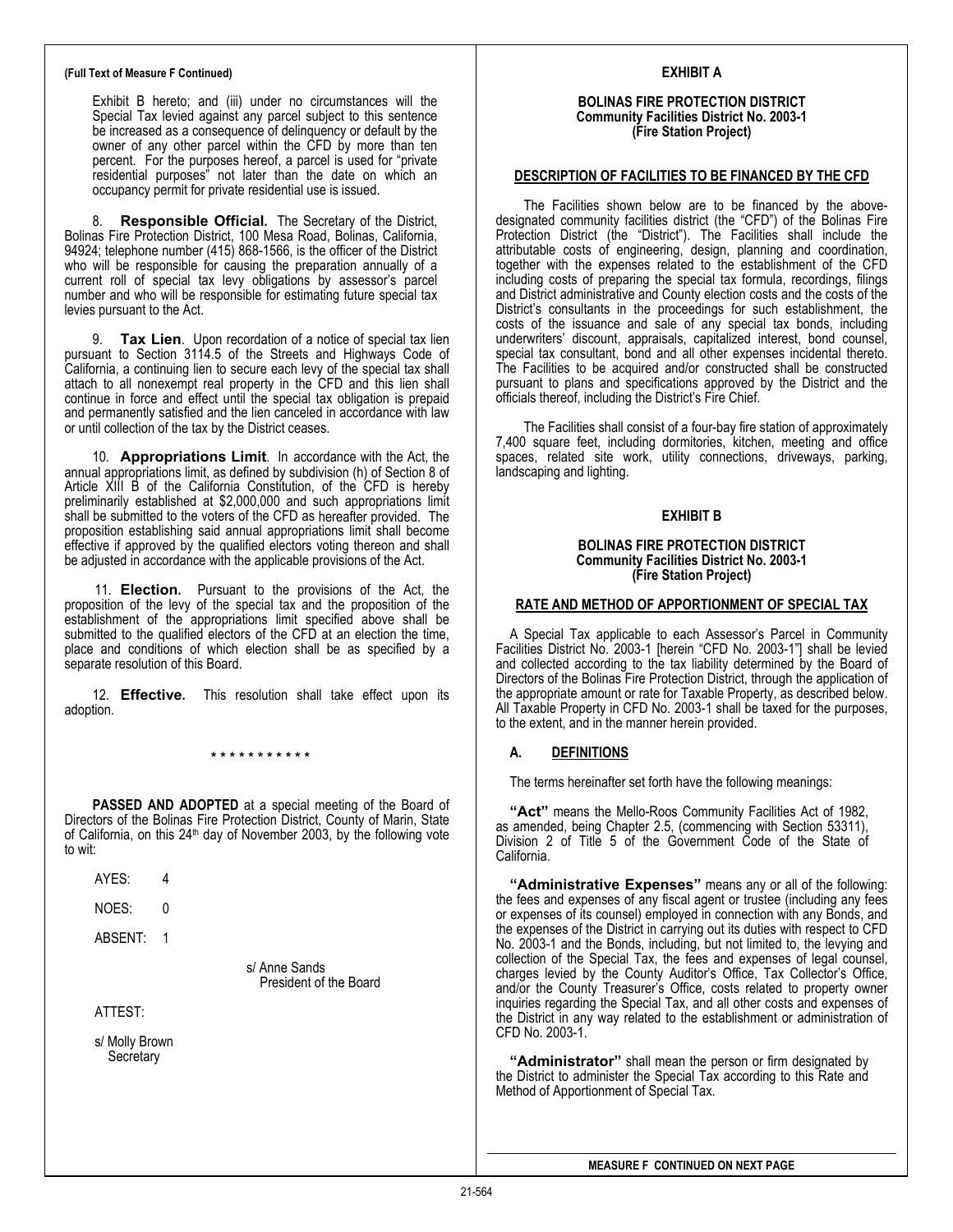## **(Full Text of Measure F Continued)**

**"Assessor's Parcel"** or **"Parcel"** means a lot or parcel shown on an Assessor's Parcel Map with an assigned Assessor's Parcel number.

**"Assessor's Parcel Map"** means an official map of the County Assessor of the County of Marin designating parcels by Assessor's Parcel number.

**"Board"** means the Board of Directors of the Bolinas Fire Protection District.

**"Bonds"** means any bonds or other debt (as defined in Section  $53317(d)$  of the Act), whether in one or more series, issued by the District for CFD No. 2003-1 under the Act.

**"County Use Code"** means the numerical code assigned by the Marin County Assessor's Office to identify the land use on an Assessor's Parcel.

**"District"** means the Bolinas Fire Protection District.

**"District Parcel**" means the geographic area identified in fiscal year 2003-04 by Assessor's Parcel number 193-02016.

**"Fiscal Year"** means the period starting July 1 and ending on the following June 30.

**"Improved Parcels"** means, in any Fiscal Year, all Assessor's Parcels in the CFD that are designated in that Fiscal Year, or have been designated in prior Fiscal Years, by the following County Use Codes: 11, 12, 14, 21, 31, 33, 35, 41, 51 or other such successor County Use Codes that may replace these codes. The Administrator may also categorize an Unmarked Parcel as an Improved Parcel if the Parcel is determined to be used for a residential, commercial, industrial, or agricultural use similar to other Parcels bei ng taxed as Improved P arcels.

**"Maximum Special Tax"** means the maximum Special Tax, determined in accordance with Section C, that can be levied in any Fiscal Year.

**"Proportionately"** means that the ratio of the actual Special Tax levied in any Fiscal Year to the Maximum Special Tax authorized to be levied in that Fiscal Year is equal for all Assessor's Parcels of Taxable Property.

**"Special Tax"** means a special tax levied in any Fiscal Year that will be used to pay the Special Tax Requirement, as defined below.

**"Special Tax Requirement"** means the amount necessary in any Fiscal Year (i) to pay principal and interest on Bonds, (ii) to create or replenish reserve funds established for Bonds, (iii) to cure any delinquencies in the payment of principal or interest on Bonds which occurred in the prior Fiscal Year or (based on delinquencies in the payment of Special Taxes which have already taken place) are expected to occur in the Fiscal Year in which the tax will be collected, (iv) to pay Administrative Expenses, and (v) to pay construction expenses t o be funded directly from Special Tax proceeds, as applicable.

**"Taxable Property"** means, collectively, the District Parcel, all Improved Parcels, an d all Unimproved Parcels within the boundaries of CFD No. 2003-1.

**"Unimproved Parcels"** means, in any Fiscal Year, all Assessor's Parcels in the CFD that have not, in prior Fiscal Years, been designated as Improved Parcels and are, in the current Fiscal Year designated by the following County Use Codes: 10, 20, 30, 32, 34, 36, 37, 40, 50 or other such successor County Use Codes that may replace these codes. The Administrator may also categorize an

Unmarked Parcel as an Unimproved Parcel if the Parcel is determined to be vacant but zoned for a residential, commercial, industrial, or agricultural use.

"**Unmarked Parcel**" means an Assessor's Parcel that has not been assigned a County Use Code by the County Assessor's Office.

# **B. DATA FOR ANNUAL ADMINISTRATION OF SPECIAL TAX**

On or about July 1 of each Fiscal Year, the Administrator shall (i) obtain the current Assessor's tax roll for the area within the CFD, (ii) identify the current Assessor's Parcel numbers for Taxable Property within the CFD, (iii) confirm the current Assessor's Parcel number for the District Parcel, (iv) determine the land use on any Unmarked Parcels, and (v) and categorize each Parcel of Taxable Property (other than the District Parcel) as an Improved Parcel or Unimproved Parcel.

# **C. MAXIMUM SPECIAL TAX**

The following maximum rates shall apply to all Parcels of Taxable Property within CFD No. 2003-1 for each Fiscal Year in which the Special Tax is collected:

| Type of Parcel    | <b>Maximum Special Tax</b> |
|-------------------|----------------------------|
| District Parcel   | $$10,000$ per year         |
| Improved Parcel   | 98 per year                |
| Unimproved Parcel | 35 per year                |

At no time shall a subdivision, reconfiguration or consolidation of Parcels in the CFD result in a reduction in the total Maximum Special Taxes that can be collected within the CFD, with the following exception: if, prior to Bonds being issued for the CFD, the District is able to determine that County approval has been received for an owner to merge multiple Parcels into one, the Maximum Special Tax shall be assigned to the property as if such merger already has taken place. Once Bonds have been issued that are secured by the Special Tax, the Maximum Special Tax applicable to a Parcel shall not be reduced in future Fiscal Years regardless of changes in the land use on. or configuration of the Parcel. Notwithstanding the land use on, or configuration of, the Parcel. foregoing, the actual Special Tax levied on a Parcel in any Fiscal Year may be less than the Maximum Special Tax if a lower Special Tax is calculated pursuant to Section E below.

# **D. MANNER OF COLLECTION AND DURATION OF SPECIAL TAX**

The Special Taxes for CFD No. 2003-1 shall be collected in the same manner and at the same time as ordinary ad valorem property taxes, provided, however, that prepayments are permitted as set forth in Section H below and provided further that the District may directly bill the Special Tax, may collect Special Taxes at a different time or in a different manner, and may collect delinquent Special Taxes through foreclosure or other available methods.

The Special Tax shall be levied and collected until principal and interest on Bonds have been repaid and authorized facilities to be constructed directly from Special Taxes proceeds have been completed. However, in no event shall Special Taxes be levied after Fiscal Year 2045-2046. Under no circumstances may the Special Tax on one Parcel be increased by more than ten percent (10%) as a consequence of delinquency or default in payment of the Special Tax levied on another Parcel or Parcels.

# **E. METHOD OF LEVY OF THE SPECIAL TAX**

Commencing with Fiscal Year 2004-05 and for each following Fiscal Year, the Administrator shall determine the Special Tax Requirement to be collected in that Fiscal Year. A Special Tax shall then be levied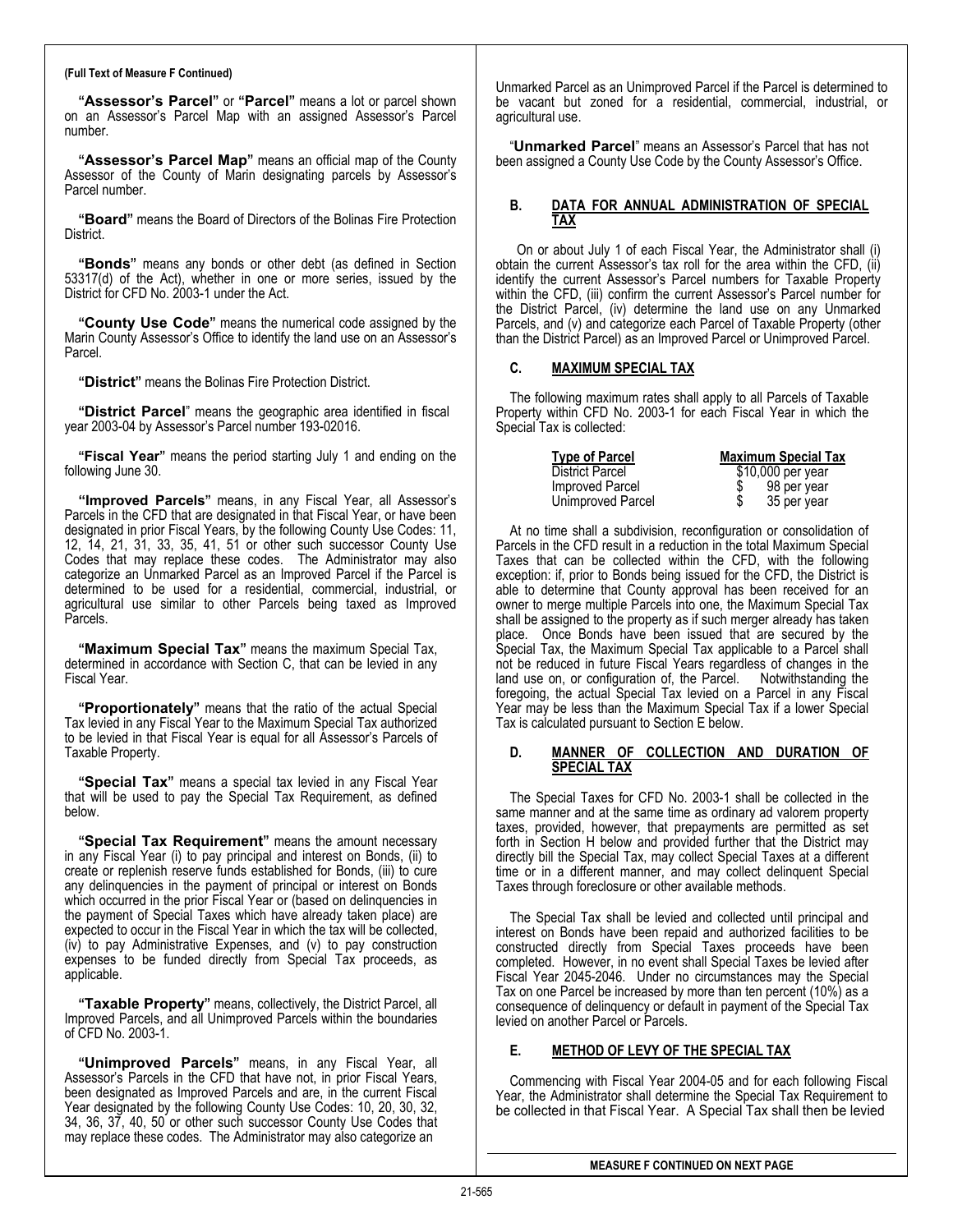# **(Full Text of Measure F Continued)**

Proportionately on each Parcel of Taxable Property in the CFD up to 100% of the Maximum Special Tax for each Parcel until the amount levied equals the Special Tax Requirement for that Fiscal Year.

# **F. PREPAYMENT OF SPECIAL TAX**

The following definitions apply to this Section F:

**"Future Facilities Cost"** means the Public Facilities Requirement (as defined below) minus public facility costs funded by Previously Issued Bonds (as defined below), interest earnings on the construction fund actually earned prior to the date of prepayment, Special Taxes, and/or any other source of funding.

**"Outstanding Bonds"** means all Previously Issued Bonds which remain outstanding, with the following exception: if a Special Tax has been levied against, or already paid by, an Assessor's Parcel making a prepayment, and a portion of the Special Tax will be used to pay a portion of the next principal payment on the Bonds that remain outstanding, that next principal payment shall be subtracted from the total Bond principal that remains outstanding, and the difference shall be used as the amount of **"Outstanding Bonds"** for purposes of the prepayment formula.

**"Previously Issued Bonds**" means all Bonds that have been issued by CFD No. 2003-1 prior to the date of prepayment.

**"Public Facilities Requirement"** means either \$1,800,000 in 2004 dollars, which shall increase by three percent (3%) on January 1, 2005, and on each January 1 thereafter, or such lower number as shall be determined by the Board as sufficient to fund public facilities to be provided by CFD No. 2003-1 under the authorized bonding program for CFD No. 2003-1.

The Special Tax obligation applicable to an Assessor's Parcel in CFD No. 2003-1 may be prepaid and the obligation of the Assessor's Parcel to pay the Special Tax permanently satisfied as described herein, provided that a prepayment may be made only if there are no delinquent Special Taxes with respect to such Assessor's Parcel at the time of prepayment. An owner of an Assessor's Parcel intending to prepay the Special Tax obligation shall provide the District with written notice of intent to prepay. Within 30 days of receipt of such written notice, the District shall notify such owner of the prepayment amount for such Assessor's Parcel. Prepayment must be made not less than 75 days prior to any interest payment date for Bonds to be redeemed with the proceeds of such prepaid Special Taxes.

The Prepayment Amount shall be calculated as follows (capitalized terms as defined below):

| <b>Bonds Redemption Amount</b> |                                         |
|--------------------------------|-----------------------------------------|
| plus:                          | <b>Future Facilities Amount</b>         |
| plus:                          | <b>Redemption Premium</b>               |
| plus:                          | Defeasance Requirement                  |
| plus:                          | <b>Administrative Fees and Expenses</b> |
| equals                         | <b>Prepayment Amount</b>                |
|                                |                                         |

As of the proposed date of prepayment, the Prepayment Amount shall be determined by application of the following steps:

- **Step 1.** *Whether the Parcel making the prepayment is an Improved Parcel or an Unimproved Parcel*, use \$98 as the Maximum Special Tax for purposes of this Step 1 with the following exception: if the District Parcel is making the prepayment, use \$10,000 for purposes of this Step 1.
- **Step 2**. Divide the Maximum Special Tax from Step 1 by the Maximum Special Tax revenues that could be collected in that Fiscal Year from property in the entire CFD.
- **Step 3**. Multiply the quotient computed pursuant to Step 2 by the Outstanding Bonds to compute the amount of Outstanding Bonds to be retired and prepaid (the *"Bond Redemption Amount"*).
- **Step 4.** Compute the current Future Facilities Costs.
- **Step 5.** Multiply the quotient computed pursuant to Step 2 by the amount determined pursuant to Step 4 to compute the amount of Future Facilities Costs to be prepaid (the *"Future Facilities Amount"*).
- **Step 6.** Multiply the Bond Redemption Amount computed pursuant to Step 3 by the applicable redemption premium, if any, on the Outstanding Bonds to be redeemed (the *"Redemption Premium"*).
- **Step 7.** Compute the amount needed to pay interest on the Bond Redemption Amount starting with the first Bond interest payment date after which the prepayment has been received until the earliest redemption date for the Outstanding Bonds. However, if Bonds are callable at the first interest payment date after the prepayment has been received, Steps 7, 8 and 9 of this prepayment formula will not apply.
- **Step 8.** Compute the amount of interest the District reasonably expects to derive from the reinvestment of the Bond Redemption Amount plus the Redemption Premium from the first Bond interest payment date after which the prepayment has been received until the redemption date for the Outstanding Bonds.
- **Step 9.** Take the amount computed pursuant to Step 7 and subtract the amount computed pursuant to Step 8 (the *"Defeasance Requirement"*).
- **Step 10.** The administration fees and expenses of CFD No. 2003-1 are as calculated by the District and include the costs of computing the prepayment, the costs of redeeming Bonds, and the costs of recording any notices to evidence the prepayment and the redemption (the *"Administrative Fees and Expenses"*).
- **Step 11.** The Special Tax prepayment is equal to the sum of the amounts computed pursuant to Steps 3, 5, 6, 9, and 10 (the " *Prepayment Amount*").

A partial prepayment may be made in an amount equal to any percentage of full prepayment desired by the party making a partial prepayment. The Maximum Special Tax that can be levied on a Parcel after a partial prepayment is made is equal to the Maximum Special Tax that could have been levied prior to the prepayment, reduced by the percentage of the full prepayment that the partial prepayment represents, all as determined by or at the direction of the Administrator.

# **G. INTERPRETATION OF SPECIAL TAX FORMULA**

The District reserves the right to make minor administrative and technical changes to this document that do not materially affect the rate and method of apportioning Special Taxes. In addition, the interpretation and application of any section of this document shall be left to the District's discretion. Interpretations may be made by the District by ordinance or resolution for purposes of clarifying any vagueness or ambiguity in this Rate and Method of Apportionment.